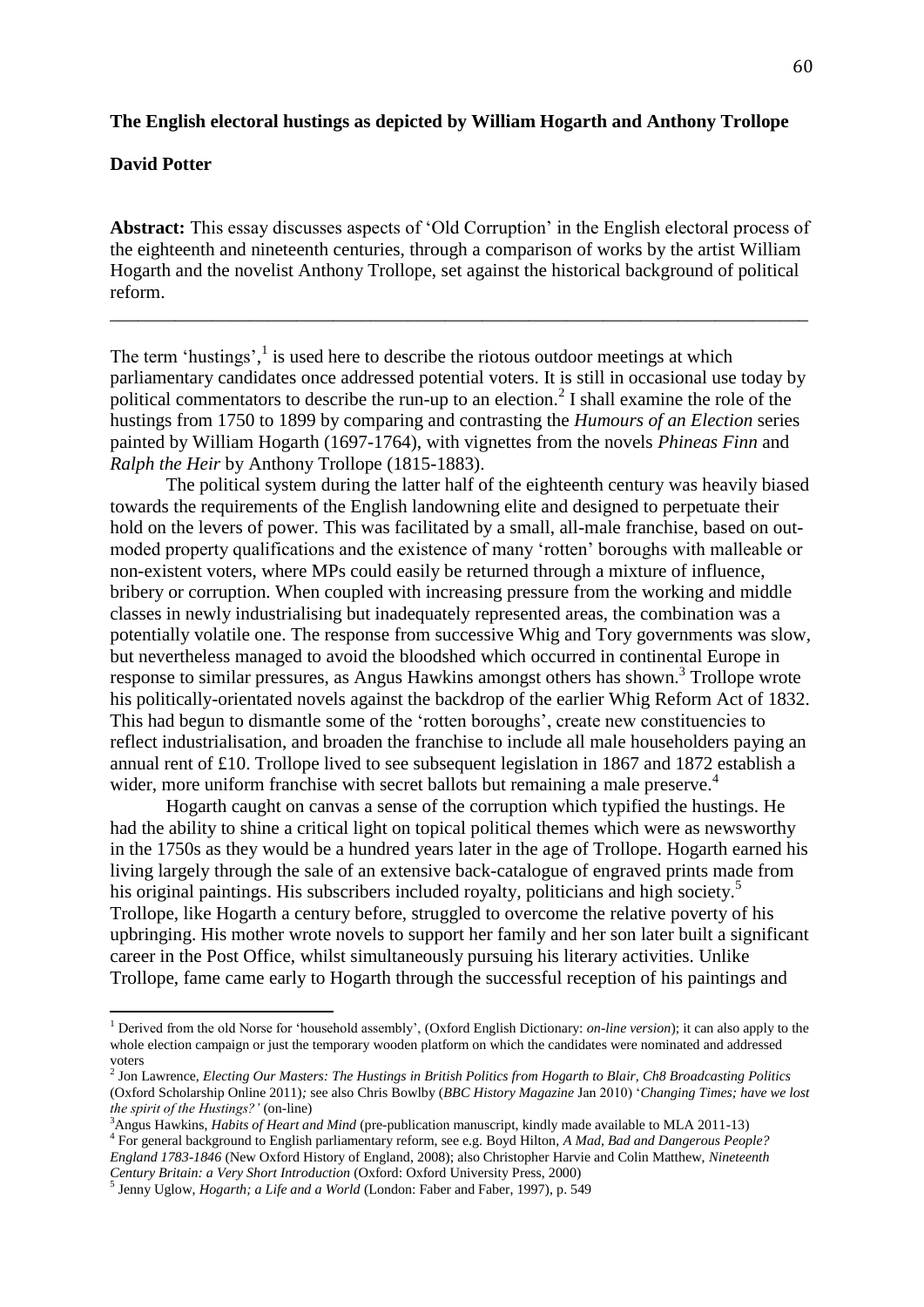prints. Marriage to the daughter of the court painter Sir James Thornhill allowed Hogarth to move in political circles, although he never pursued an active political career.

Trollope on the other hand nursed a long-held ambition to become an MP. Earnings from his writing enabled him to attempt this at the age of 53. As he put it in his autobiography: 'to serve one's country without pay [as an MP] is the grandest work a man can do'. 6 Trollope stood as candidate for Beverley in Yorkshire, a year after completing *Phineas Finn* (1867). His Election Agent told him:

you won't get in. I don't suppose you really expect it. ... You will spend £1000 and lose the election. Then you will petition, and spend another £1000. You will throw out the elected members. There will be a commission, and the ['rotten'] borough will be disenfranchised. For a beginner such as you are, that will be a great success.<sup>7</sup>

As predicted, Trollope did not win the seat but his experiences in the campaign were turned to good use in his novels.

In Hogarth's era debate was virulent over issues such as immigration, Jewish citizenship, marriage laws and the Julian calendar. The artist saw politics as a fruitful subject and in 1753 devised a single painting, the *Election Entertainment* (1753-5)*,* to show the 'feasting, dealing and chicanery' associated with an English election.<sup>8</sup> This eventually expanded into the *Humours,* four canvasses, each three feet by five, which viewed together are an invaluable historical record of eighteenth-century politics.<sup>9</sup> In contrast to Hogarth's compact pictorial narrative, Trollope's references to corruption at the hustings were scattered throughout several of his 47 novels.

Hogarth used the fictional setting of Guzzledown, but it was well-known at the time that the *Humours,* and subsequent engravings and prints, represented a corrupt campaign in Oxfordshire during the 1754 General Election. The Oxfordshire seats had been retained uncontested by the Tories since 1710 but by 1752 the Duke of Marlborough had decided to fight them for the Whigs, who already had a large parliamentary majority. This triggered a two-year pre-election campaign notorious for its unprecedented levels of bribery. Jenny Uglow notes that:

Oxford itself had always had strong Tory and Jacobite loyalties and in February 1753, when the Whigs summoned a mob to endorse their candidates they were assailed with loud cat-calls as they assembled outside Christ Church, one of the only two Whig colleges in the city... The whole campaign was a raucous, drunken, violent procession.<sup>10</sup>

Hogarth had already suffered financially from pirating of his work and he subsequently laid some of the foundations for modern copyright laws;<sup>11</sup> his *Election* series can be accessed via the hyperlinks given below for each picture. The *[Election Entertainment](http://upload.wikimedia.org/wikipedia/commons/6/63/William_Hogarth_028.jpg)* shows a public house 'treat', organised by the Whigs to gain voter support. Some critics have seen echoes of Leonardo's 'Last Supper' in the arrangement of the figures.<sup>12</sup> Epitomising the ignominious depths which a sensitive and unsuspecting candidate might have to plumb,

 $\overline{a}$ 

(Bodleian Online Journals); 'Making of the Modern World' (Gale Cengage Learning)

<sup>12</sup> Uglow, *Hogarth,* p. 553

<sup>6</sup> Anthony Trollope, *The Autobiography of Anthony Trollope* (online - Project Gutenberg)*,* Ch XVI

<sup>&</sup>lt;sup>7</sup> Ibid<br><sup>8</sup> Ian

Jenny Uglow, *Hogarth,* p. 547

<sup>&</sup>lt;sup>9</sup> Ibid, p. 559: The original paintings are now on display together at the Sir John Soane Museum, London

<sup>10</sup> *Ibid,* p. 550

<sup>11</sup> William Hogarth, *The Case of Designers, engravers, etchers etc; stated in a letter to a Member of Parliament (1735)*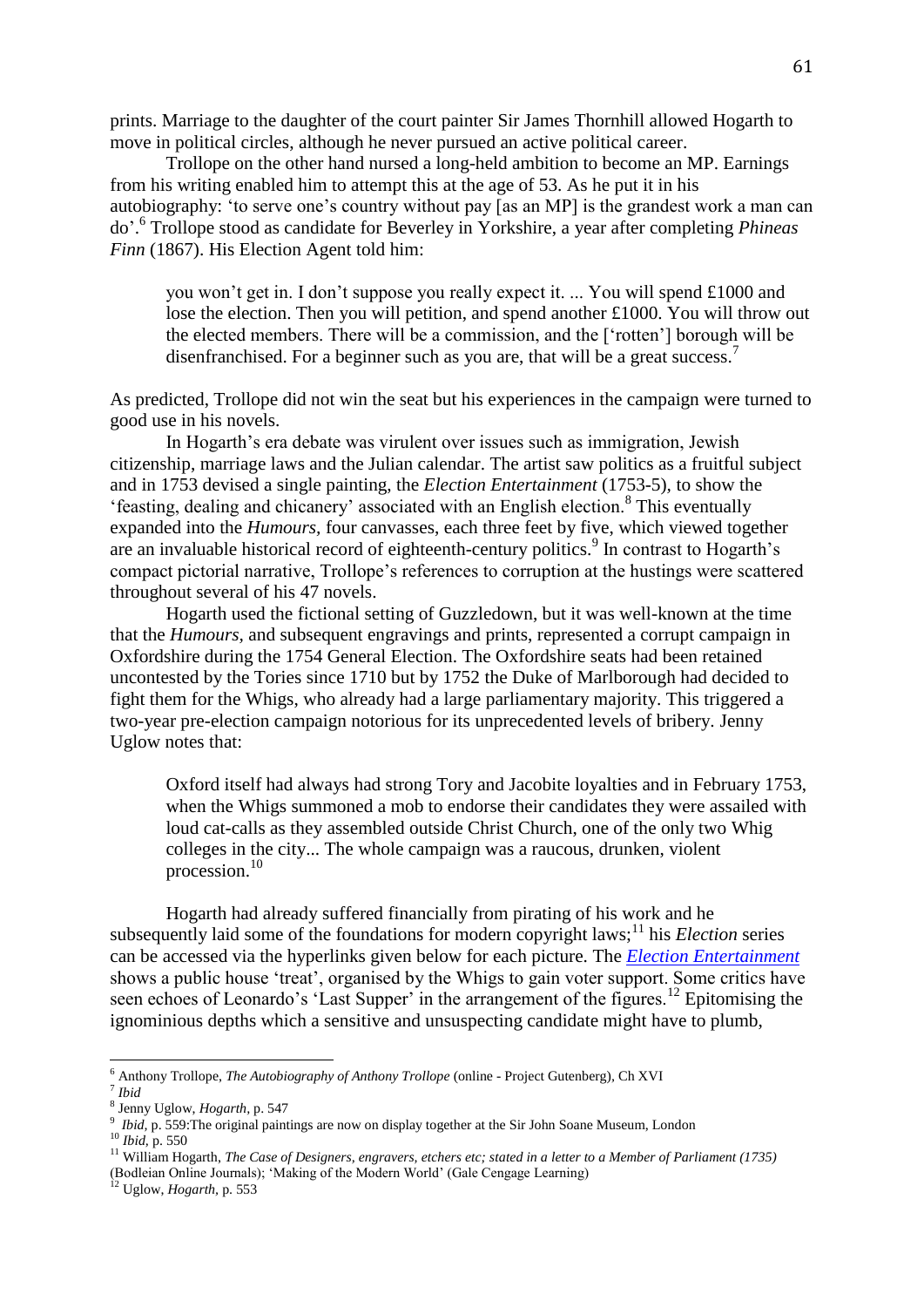Hogarth depicts young 'Sir Commodity Taxem' listening to the ramblings of an elderly crone, whilst the second candidate is forced to listen to an incoherent pair of drunks. Neither King nor Church was safe from Hogarth; George III's portrait has been slashed, while elsewhere a fat clergyman is shown surrounded by food and drink. The Mayor has collapsed, through over-eating oysters provided by the Whigs, whilst the Election Agent, attempting to keep precise tally with his book of 'sure' and 'doubtful' votes, has been struck by a brick tossed in by a baying Tory mob. In the centre foreground, a Whig bruiser (reputedly based on an Oxford boxer, Teague Carter) is trampling a Tory banner, 'Give us back our eleven days,' a reference to the recent calendar change. To the left, Hogarth shows a Quaker examining an IOU, indicating that bribery recognised no religious boundaries.

In Hogarth's second picture, *[Canvassing for Votes](http://upload.wikimedia.org/wikipedia/commons/4/4f/William_Hogarth_032.jpg)* (1757), he moves the action outdoors. Both political groups have made their headquarters in pubs. The landlady of the Royal Oak is counting her 'treat' money from one of the parties. Two men eating free meals watch from a window as the Tory agent leeringly attempts to bribe women on the balcony above with trinkets from a Jewish pedlar; the implication being that the Agent might not support current pro-Jewish legislation but clearly has no qualms about doing business with a Jew. The well-detailed pub sign has a shower of gold cascading from the Treasury into the wheelbarrow of the 'Candidate for Guzzledown' (Mr Punch); separately Punch is shown tossing coins to the voters, implying that the Whig government has been using taxpayers' money to bribe and coerce. In the background Whig supporters are shown being beaten by an angry Tory mob while, centre foreground, another innkeeper is keeping his options open by taking bribes from both sides. Hogarth regularly up-dated successive editions of all his engravings to reflect new political developments, for example the sixth edition of *Canvassing for Votes* had the teeth removed from the British Lion figurehead to reflect the loss of Minorca to the French.<sup>13</sup>

Hogarth's vision of the hustings drew on his own observations and newspaper reports,<sup>14</sup> while Trollope, in *Ralph the Heir* (1869)*,*undoubtedly used his personal experiences as a candidate at Beverley:

a great proportion of the working men... were freemen of the borough ... and quite accustomed to the old ways of manipulation ... they had always been accustomed to three half-crowns a head in consideration for the day's work. 'They'll *fight* for Moggs at the hustings' [said the Agent] 'but they'll take their beer and their money, and they'll *vote* for us.'<sup>15</sup>

With the third picture in the Hogarth series we reach the *[Polling](http://upload.wikimedia.org/wikipedia/commons/6/65/William_Hogarth_031.jpg)* (1758). Now the hustings are brightly decorated with the flags of both parties; blue for the Tories and orange for the Whigs. But they are under siege from a motley crew; here a vote is being solicited from a lunatic and there from an ashen-faced invalid.<sup>16</sup> On a background stone bridge a mob surrounds a coach, probably based on a recent incident at Magdalen Bridge, Oxford when a Tory mob attacked a Whig post-chaise and a Tory chimney-sweep was shot dead. Elsewhere Hogarth shows *Britannia's* coach toppling as her coachmen gamble and cheat at cards, the implication being that negligence and poor government are laying the nation low.

<sup>15</sup> Anthony Trollope, *Ralph the Heir*, Ch XXIX (Kindle edition).

 $\overline{\phantom{a}}$ 

<sup>13</sup> Christina Scull, *The Soane Hogarths,* p. 57 (London: Sir John Soane Museum, 2007)

<sup>&</sup>lt;sup>14</sup> *Oxford Journal 1754* cited by Uglow, *Hogarth*, p. 551: 'A receipt to make a vote by the cook of Sir JD (James Dashwood) – take a cottager of 30 shillings a year, tax him at 40; swear at him; bully him, take your business from him; give him your business again; make him drunk; shake him by the hand; kiss his wife; and HE IS AN HONEST FELLOW'.

<sup>&</sup>lt;sup>16</sup> Scull, *Soane Hogarths*, p.60 cites in comparison, Horace Walpole's description of a government division crisis of 1741; 'It was a most shocking sight to see the sick and the dead brought in on both sides'.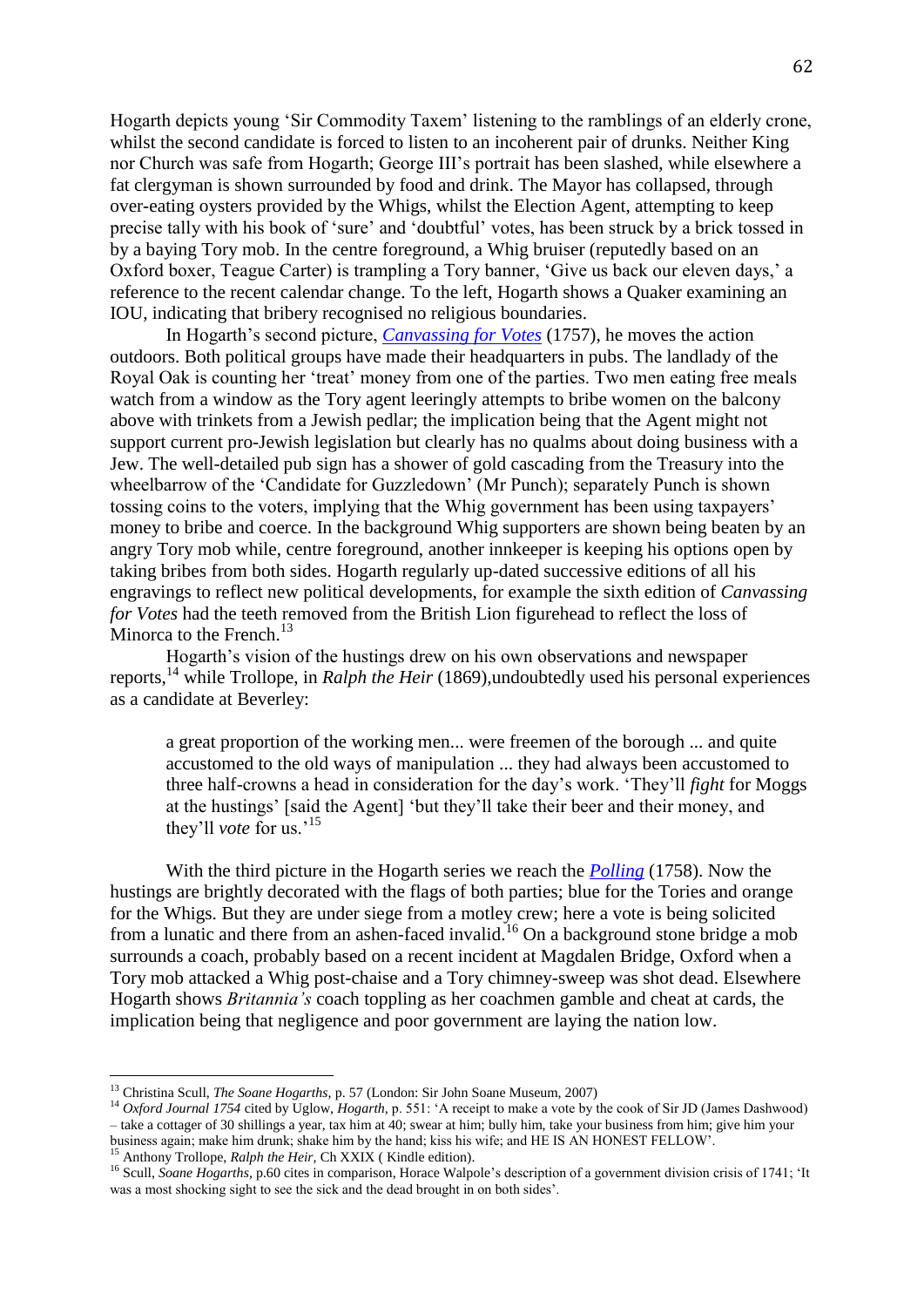The fourth scene shows the ritual of *[Chairing the Member](http://upload.wikimedia.org/wikipedia/commons/5/5b/William_Hogarth_029.jpg)* (1758) where, after their surprise win, the two successful Tories are paraded in triumph through the street, symbolically led by a blind fiddler. The biblical Gadarene Swine, in the shape of a family of Oxford pigs, rush to their destruction. The chimney sweeps take their revenge after the incident in *The Polling*. Hogarth always added an extra twist to his story and here the chaired member is about to tumble from his precarious perch, as his bearer is struck accidentally by a supporter. The artist comments on harsh reality in a sundial inscribed *pulvis et umbra sumus,*  ('we are but dust and shadows'). In fact there was no triumphal procession after the 1754 Oxford contest because the Tory victory was immediately challenged by the Whigs on grounds of improper voter qualifications. Indecisively the Sheriff of Oxford returned all four candidates, leaving Parliament to favour the Whigs.<sup>17</sup>

According to Jonathan Jones (*Guardian* art critic) Hogarth's hustings captured:

the squalid political world of the  $18<sup>th</sup>$  century, many decades before the Great Reform Act started to lay the foundations of modern British politics. Reformers would call the system Hogarth portrays, 'Old Corruption'. His pictures with slumped burghers ... take delight in just how corrupt. $18$ 

Jones praises Hogarth's skill in catching both the goal of winning at any cost, and the bribery, mayhem, profligacy and venality associated with this goal. Elsewhere Jon Lawrence notes that the hustings were dominated by the rituals which Hogarth, and later Trollope depicted. They were intensively 'public' affairs where, as part of the 'open voting' process, the rival candidates were expected to address their prospective constituents from the hustings platform.<sup>19</sup> This, and the subsequent public show of hands in favour of a candidate, were supposed to symbolise the 'inclusion' of those citizens without a vote. The eventual widening of the franchise obviated much of the need for this. Together with the 'Secret Ballot' Act of 1872, this would have a telling effect on the viability of the old hustings.

Although Hogarth chose not to represent the 'nomination' stage pictorially, Trollope alluded to it vividly in *Ralph the Heir*;

the hustings ... stood in the market-square ... straight in front of the wooden erection, standing at right angles to it, was a stout rail dividing the space for the distance of fifty or sixty yards, so that the supporters of one set of candidates might congregate on one side, and the supporters of the other candidates on the other side. In this way would the weaker part ... be protected from the violence of the stronger ... there were a great many speeches made that day from the hustings, - thirteen in all... first the Mayor, and then the four proposers and the four seconders of the candidates. During these performances, though there was so much noise from the crowd below that not a word could be heard, there was no violence. $20$ 

Later in *Ralph* we see Trollope's own experience at the hustings reflected in his writing, together with his personal views on bribery. The rock which hits Sir Thomas Underwood, the candidate, is reminiscent of the brick which laid the Agent low in Hogarth's *Election Entertainment,* showing little had changed in the intervening hundred years.

 $\overline{\phantom{a}}$ 

<sup>17</sup> Scull, *Soane Hogarths* , p. 62

<sup>18</sup> Jonathan Jones, *'Why Hogarth's hustings gets my vote'* [\(www.guardian.co.uk/art,](http://www.guardian.co.uk/art) posted 15.4.2011)

<sup>&</sup>lt;sup>19</sup> Jon Lawrence, *Electing Our Masters*, Ch2, *The Fall of the Hustings and the Rise of the Platform*, p. 43 (Oxford Scholarship Online 2011) Print ISBN-13:9780199550128

<sup>20</sup> Trollope, *Ralph the Heir,* Ch XXIX *The Election*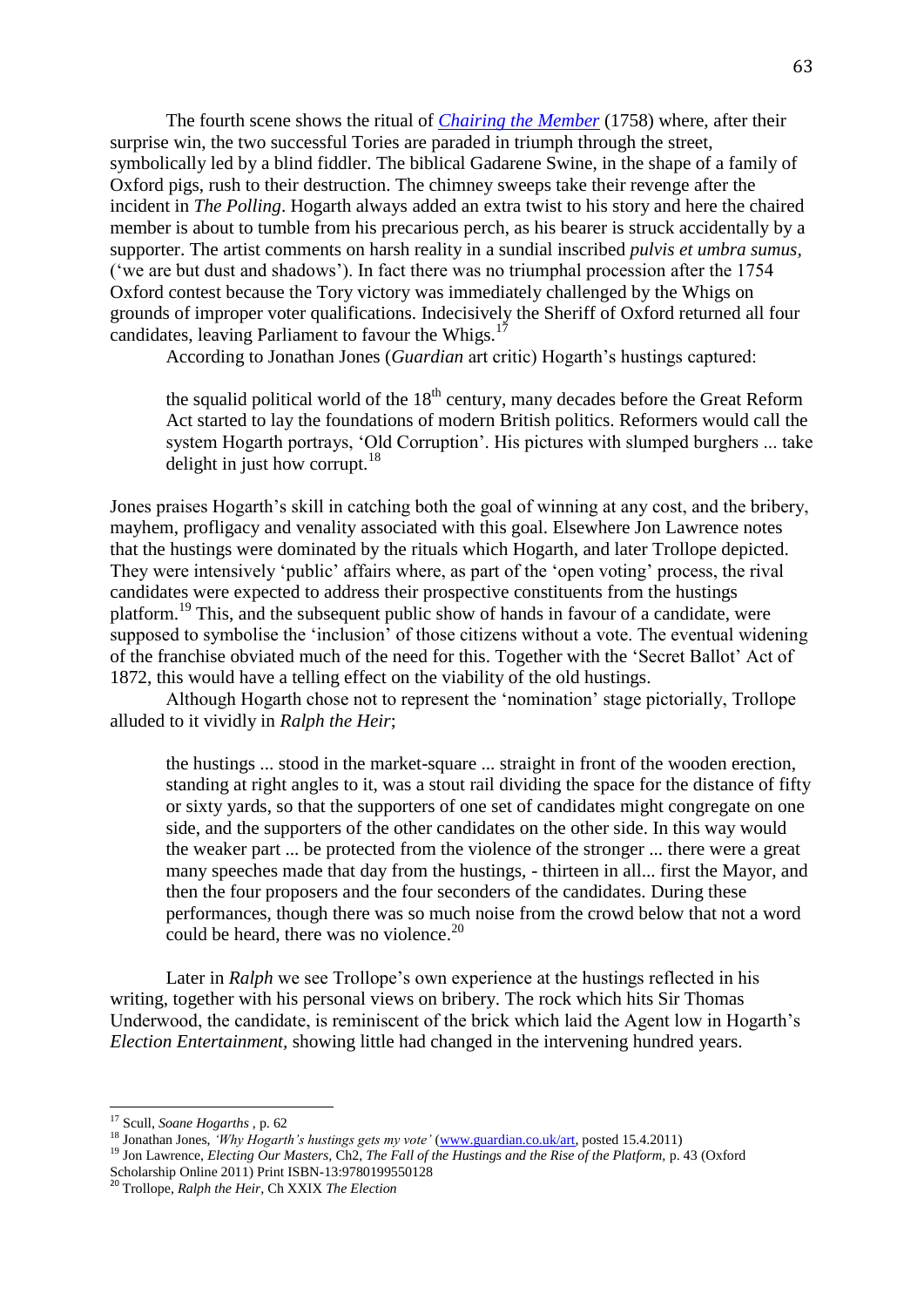Sir Thomas Underwood was received with yells, apparently from the whole crowd. What he said was of no matter, as not a word was audible, but he did continue to inveigh against bribery. Before he had ceased, a huge stone was thrown at him and hit him heavily on the arm ... At last came the show of hands ... the mayor compliment[ed] the people on their good behaviour [and begged] them to go away. Of course they would go away but not till they had driven their enemies from the field. In half a minute the ... rail that had divided the blue from the yellow – was down, and all those who had dared show themselves as supporters of Griffenbottom ... were driven ignominiously from the marketplace'.<sup>21</sup>

As Jon Lawrence points out, some contemporary observers were convinced that greater enfranchisement simply gave more opportunity for corruption and public disorder.<sup>22</sup> Certainly until anti-corruption legislation at the end of the nineteenth century, elections could be affected by the venality of a particular candidate. John Miles (Conservative) hired 1,200 'roughs' and ensured a free flow of beer during the Bristol elections of 1868, which were extremely disorderly with armed thugs outside the polling booths and a widespread destruction of property, reminiscent of the scenes painted by Hogarth a century earlier. Miles was eventually unseated for 'corrupt and illegal practices'.<sup>23</sup>

For most of the period under examination, voting was a public act which allowed those who provided the 'treats' to see whether they were getting value for money. While Hogarth's brush could deftly convey specific examples of venality and, with his images of cascading coins or a toppling coach, hint generally at the 'Old Corruption', he was inevitably harder-pressed to picture some of the less-specific franchise iniquities. Trollope could weave these into a novel more easily; for example in *Phineas Finn* Lord Brentford owes Finn a favour and to discharge it offers him a Parliamentary seat for the 'rotten borough' of Loughton. Finn discusses it with Brentford's politically-astute daughter, Lady Laura: 'Papa wants you to come and try your luck there...it isn't quite a certainty, you know, but I suppose it's as near a certainty as anything left...my father feels he has to do the best he can with his influence in the borough and therefore he comes to you'.<sup>24</sup> Phineas mused pragmatically that:

there seemed ... no valid reason why he should not sit for Loughton. The favour was of a kind that had prevailed from time out of mind in England, between the most respectable of the great land magnates, and young rising liberal politicians. Burke, Fox and Canning had all been placed in Parliament by similar influence ... of course he desired earnestly...to root out for ever the last vestige of close borough nominations; but while the thing remained it was better that [it] should contribute to the liberal than to the conservative strength of the House.<sup>25</sup>

Trollope goes on to describe what happens when Finn meets some of the burghers of Loughton; he now gives Phineas a slightly different view of reform:

of course we must support the Earl' one tradesman said; 'never mind what you hear about a Tory candidate, Mr Finn,' whispered a second; 'the Earl can do what he pleases here' [Phineas ponders that]...the great political question ...up in London was the enfranchisement of Englishmen...and yet when he found himself in contact with

 $\overline{a}$ <sup>21</sup> *ibid*

<sup>22</sup> Lawrence, *Electing Our Masters*, ch 2

<sup>23</sup> Lawrence *Electing OurMasters* ch 2

<sup>24</sup> Anthony Trollope, *Phineas Finn,* Ch XXXI

<sup>25</sup> *Ibid*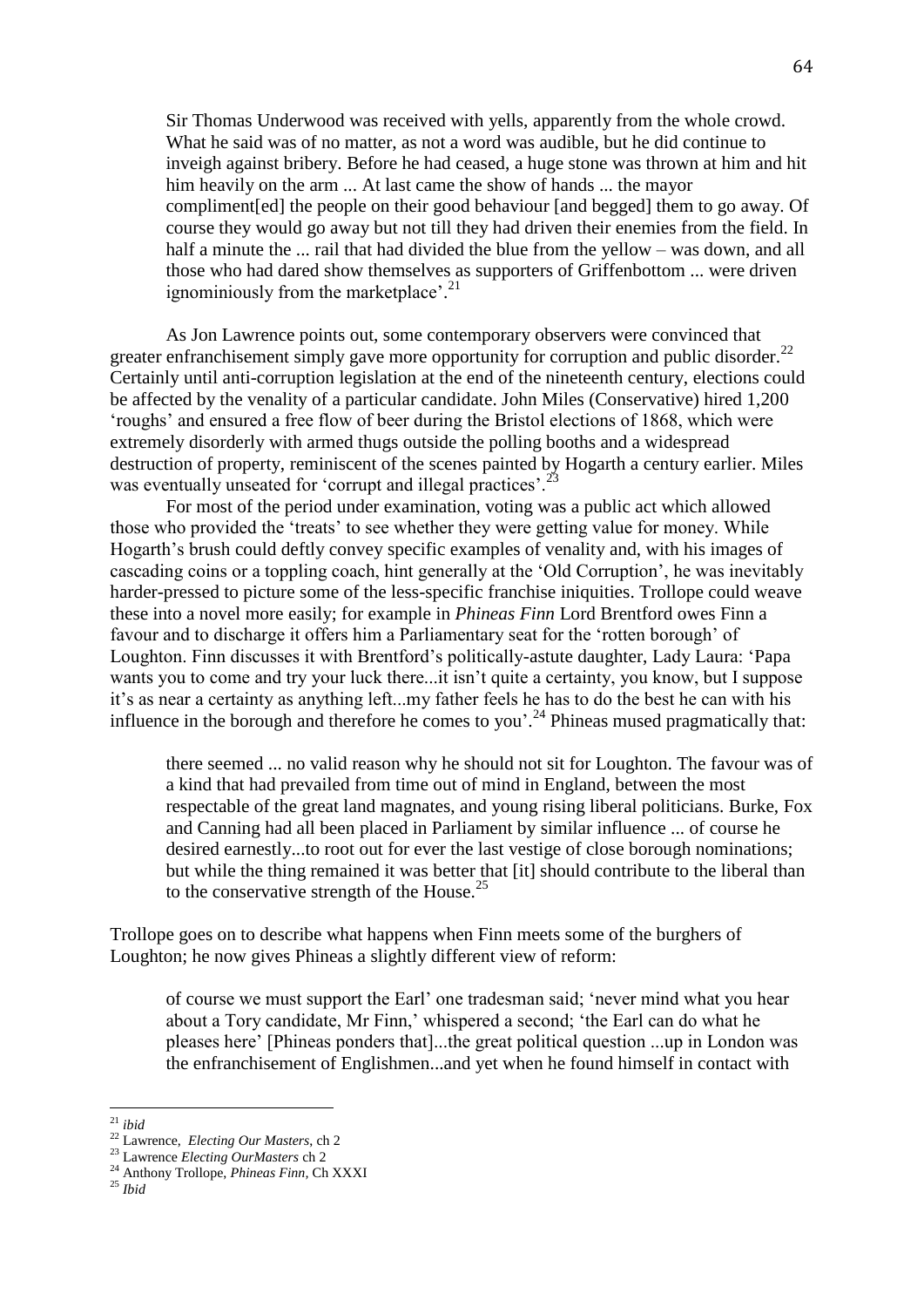individual Englishmen ... they rather liked being bound hand and foot, and being kept as tools in the political pocket of a rich man.<sup>26</sup>

In contrast to Trollope, Hogarth incurred criticism that his work contained 'disgusting, if not depraved exhibitions of human nature'.<sup>27</sup> Later art historians have judged him more kindly and, writing on caricature, Diana Donald endorses Charles Lamb's assessment that just because Hogarth painted 'common or vulgar life,' he should not be excluded from the highest canons of history painting.<sup>28</sup> His undoubted talent as a landscape artist is clearly visible for example in the outdoor scenes of his Guzzledown election paintings*.*

Hogarth's *Humours* and the political novels of Trollope, such as *Phineas Finn,* have remained continuously on view and in print due to popular demand and artistic respect. The above extracts from Trollope, when cross-referenced with the fine detail of the *Humours,* present complementary examples of that 'Old Corruption,' which persisted across two centuries despite the efforts of successive governments. By the close of the nineteenth century, the political landscape depicted by Hogarth and Trollope had finally become more democratic, more representative and less open to corruption. An inevitable by-product of this change was the partial silencing of the noise and hubbub of the hustings as the most practical means of allowing candidates to present themselves to voters and non-voters alike. Arguably however the spirit of the old hustings survives in modern constituency public meetings and when party leaders engage in open debate on live television.

### **Bibliography**

## **Primary Sources**

Trollope, Anthony, *The Autobiography of Anthony Trollope* (online - Project Gutenberg)

----- *Phineas Finn, The Irish Member* (Kindle Edition)

----- *Ralph the Heir* (Kindle edition)

## **Secondary Sources**

Bindman, David, *Hogarth* (London: Thames and Hudson, 1988)

Bowlby, Chris, (*BBC History Magazine* Jan 2010) '*Changing Times; have we lost the spirit of the Hustings?'* (on-line version)

Dobson, Austin, *William Hogarth – A Short Biography* (London: 1911) Kindle edition

Donald, Diana, *The Age of Caricature – Satirical Prints in the Reign of George III* (London: Yale University Press for Paul Mellon Centre, 1996)

 $\overline{a}$ 

<sup>26</sup> *Ibid,* Ch XXXII

<sup>27</sup> '*The Gentleman's Magazine'* 1823, cited on Soane Museum website *Collections Legacy: The Soane Hogarths*; *An Election,* Notes on a Series of Four Paintings

<sup>28</sup> Diana Donald, *The Age of Caricature – Satirical Prints in the Reign of George III* (London: Yale University Press for Paul Mellon Centre, 1996), p. 34